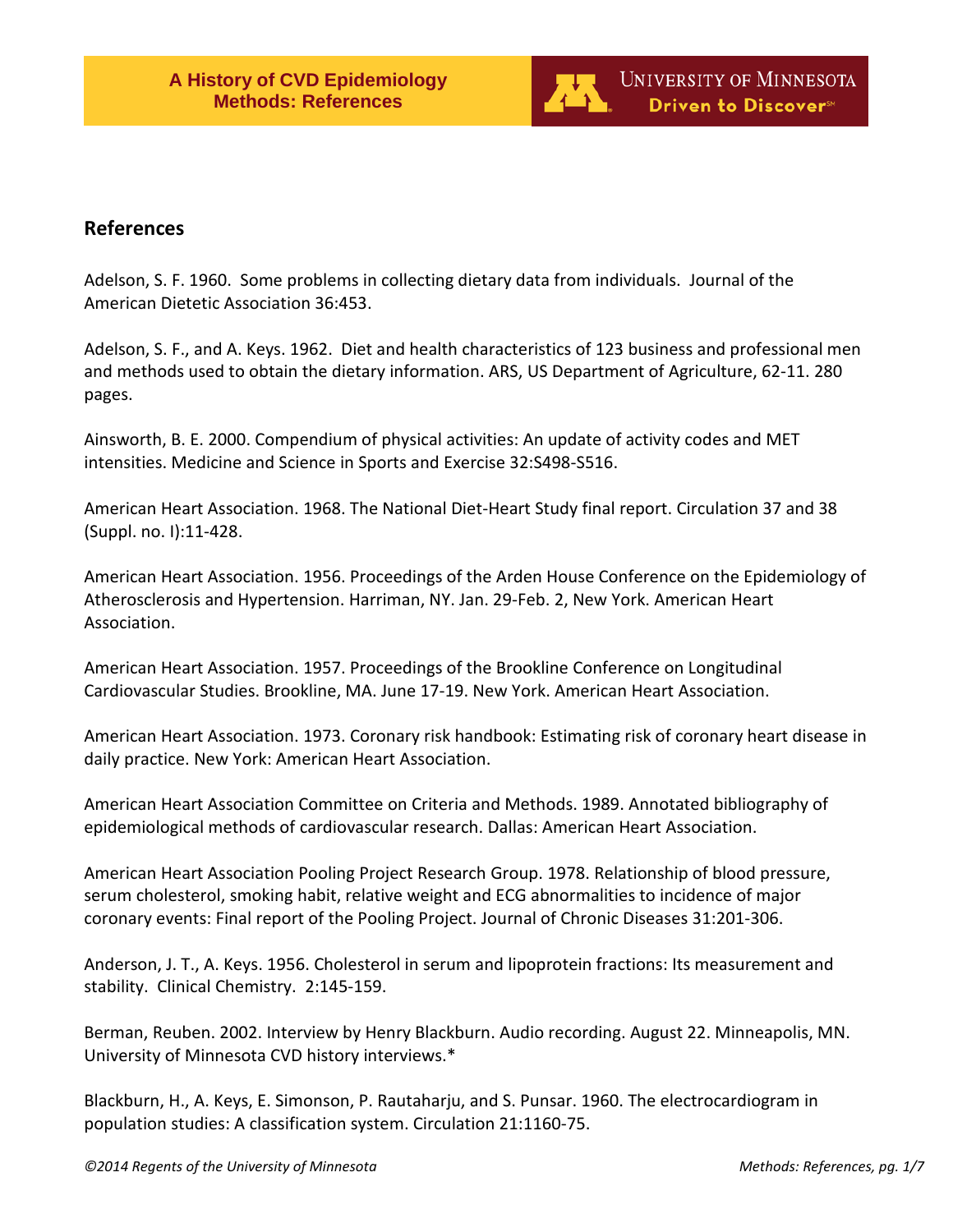

Blackburn H. 1994. Minnesota contributions to electrocardiography: A brief history.

In Electrocardiology '93: Proceedings of the XXth International Congress on Electrocardiology, eds. P. W. Macfarlane and P. Rautaharju. Singapore. World Scientific Publishing Co.

Blackburn, H. 1995. On the trail of heart attacks in seven countries. Middleborough, KY: The Country Press.

Blair S. N., J. B. Kampert, H. W. Kohl, C. E. Barlow, C. A. Macera, R. S. Paffenbarger, and L. W. Gibbons. 1996. Influences of cardiorespiratory fitness and other precursors on cardiovascular disease and allcause mortality in men and women. Journal of the American Medical Association 276: 205-210.

Box, J. F. 1978. R. A. Fisher: the life of a scientist. Hoboken., NJ: John Wiley and Sons.

Brozek, J., and A. Keys. 1956. Body measurements and the evaluation of human nutrition. Nutrition Reviews 14 (10):289-91.

Bruce, R. A., F. Kusumi, and D. Kosmer. 1973. Maximal oxygen intake and nomographic assessment of functional aerobic impairment in cardiovascular disease. American Heart Journal 85:546-62.

Burch, G. E., and N. P. DePasquale. 1990. A history of electrocardiography. San Francisco: Norman Publishing.

Chiang, B. N., L. V. Perlman, and F. H. Epstein. 1969. Overweight and hypertension: A review. Circulation 39:403-21.

Cooper, Gerald. 2005. Interview by Darwin Labarthe. Audio recording. February 14. Atlanta, GA. CVD History Archive, School of Public Health, Univ. of Minnesota.\*

Cox, D. R. 1972. Regression models and life tables. Journal of the Royal Statistical Society Series B 34:187-220.

Curb, J. D., D. Labarthe, S. P. Cooper, G. R. Cutter, and C. M. Hawkins. 1983. Training and certification of blood pressure observers. Hypertension 5:610-14.

Einthoven, W. 1957. The telecardiogram. Trans. H. Blackburn. American Heart Journal 53:602.

Fletcher, C.M. 1963. Some problems of diagnostic standardization using clinical methods with special reference to chronic bronchitis. In: Pemberton, J., ed., Epidemiology. London, Oxford University Press.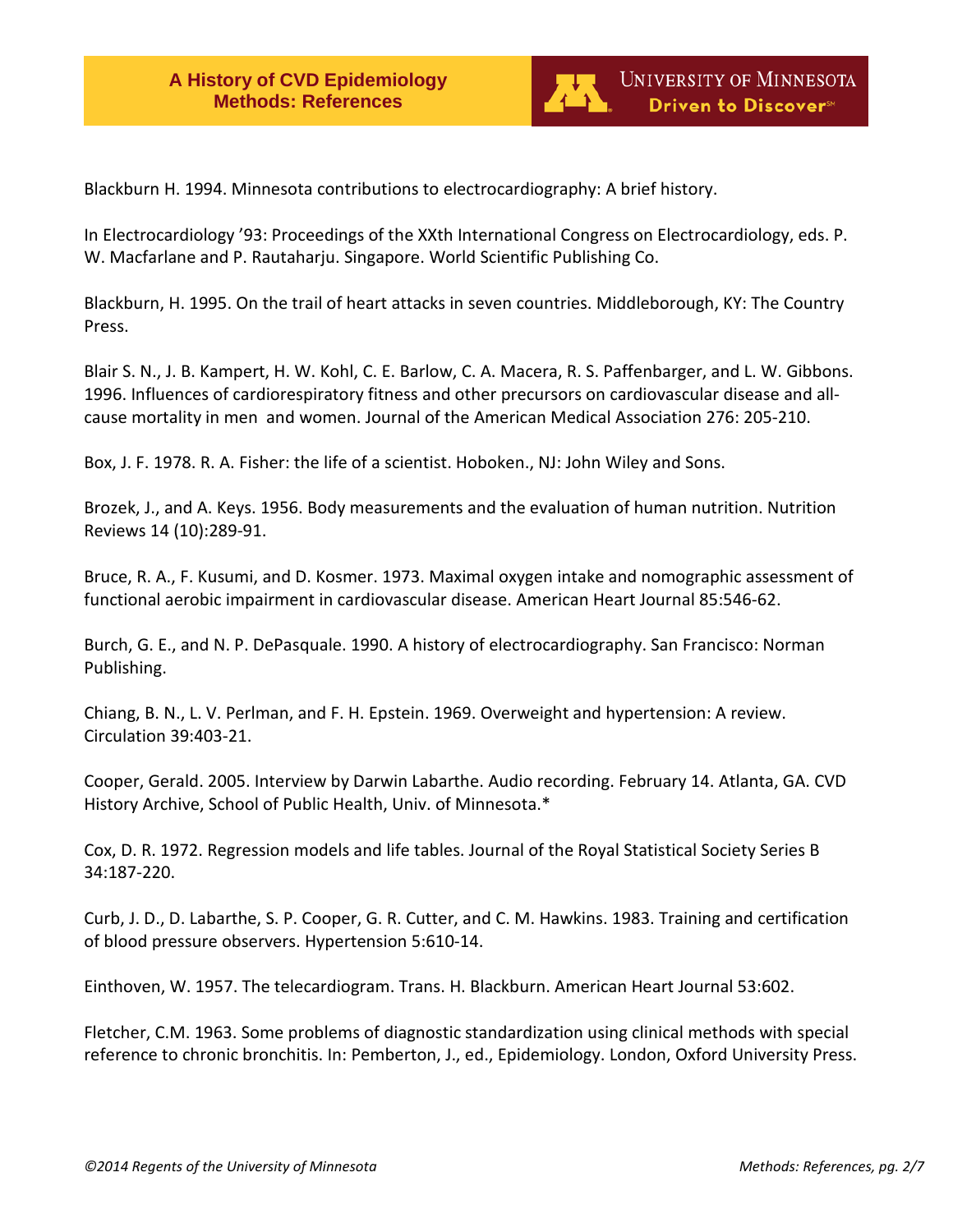

Fletcher, C. M., P. C. Elmes, A. S. Fairbairn, and C. H.Wood. 1959. The significance of respiratory symptoms and the diagnosis of chronic bronchitis in a working population. British Medical Journal 2:257-66.

Friedewald, W. T., R. I. Levy, and D. S. Frederickson 1972. Estimation of the concentration of lowdensity lipoprotein cholesterol in plasma, without use of the preparative ultracentrifuge. Clinical Chemistry 18:499-502.

Friedewald, William. 2003. Interview by Henry Blackburn. Audio recording, March 21. New York City. CVD History Archive, School of Public Health, Univ. of Minnesota.

Fye, W. B. 1994. A history of the origin, evolution and impact of electrocardiography. The American Journal of Cardiology 73 (13): 937-49.

Gofman, J.W., M. Hanig, H.B.Jones, et.al. 1956. Evaluation of Serum Lipoprotein and Cholesterol Measurements as Predictors of Clinical Complications of Atherosclerosis: Report of a Cooperative Study of Lipoproteins and Atherosclerosis. Circulation 14:689-741.

Higgins, Ian and Millicent. 2003. Interview by Henry Blackburn. Audio recording. October 17. Ann Arbor, MI. CVD History Archive, School of Public Health, Univ. of Minnesota.\*

Hill, A. B. 1965. President's Address. The environment and disease: Association or causation? Proceedings of the Royal Society of Medicine 58:295-300.

Holland, W. W. 1962. The reduction of observer variability in the measurement of blood pressure. In Epidemiology: Reports on research and teaching, ed. J. Pemberton, page numbers?. London: Oxford University Press.

Kannel, William. 2002. Interview by Henry Blackburn. Audio Recording. February 23. Royal Palm, FL. CVD History Archive, School of Public Health, Univ. of Minnesota.\*

Keys, A., and J. Brozek. 1953. Body fat in adult man. Physiological Reviews 33 (3): 245-325.

Keys, A. (Chairman) 1956. Recommendations concerning body measurements for the characterization of nutritional status. Committee on Nutritional Anthropometry, Food and Nutrition Board, National Research Council. Human Biology. 29: 111-123.

Keys, A. 1979. Dietary survey methods. In Nutrition, lipids, and coronary heart disease, ed. R. Levy, B. Rifkin, R. Dennis, and N. Ernst. pps.566. New York: Raven Press.

Keys A. 2000. Longevity and body size of men in middle age: Twenty-five-year survival in the Seven Countries Study. Cardiovascular Disease Prevention;3:4-10.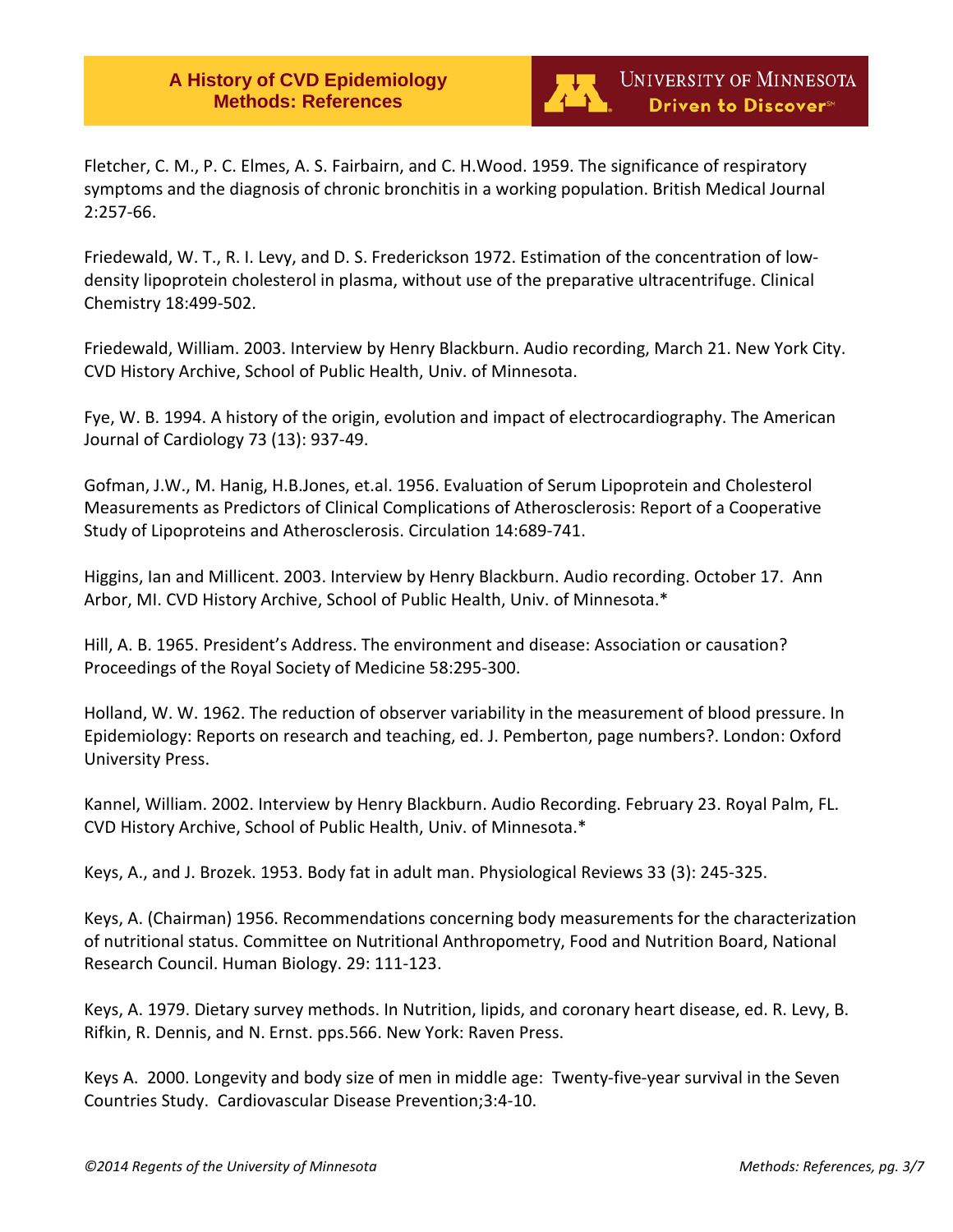

Koch R. 1893. Über den augenblicklichen Stand der bakteriologischen Choleradiagnose Zeitschrift für Hygiene und Infectionskrankheiten 14:319-33.

Kornitzer, M., G. De Backer, M. Dramaix, and C. Thilly. 1980. The Belgian Heart Disease Prevention Project. Circulation 61 (no. 1): 18-25.

Kors, J. A., G. van Herpen, J. Wu, Z. Zhang, R. J. Prineas, and J. H. van Bemmel. 1996. Validation of a new computer program for Minnesota coding. Journal of Electrocardiology 29:S83-S88.

Leon, A., ed. 1997. Physical activity and cardiovascular health: A national consensus. Champaign, IL: Human Kinetics.

Lilienfeld, A. M 1959. On the methodology of investigations of etiologic factors in chronic diseases. Some comments. Journal of Chronic Diseases 10:41-43.

Liu K, Stamler J, Dyer A, McKeever J, McKeever P. 1978. Statistical methods to assess and minimize the role of intraindividual variability in obscuring the relationship between dietary lipids and serum cholesterol. Journal of Chronic Diseases 31:399 –418.

Luepker, R. V., A. Evans, P. McKeigue, and K. S. Reddy. 2004. Cardiovascular Survey Methods. 3rd ed. Geneva: World Health Organization.

Meinert, Curtis. 2002. Interview by Henry Blackburn. Audio recording. August 22. Minneapolis, MN. CVD History Archive, School of Public Health, Univ. of Minnesota.\*

Morris, J. N., S. P. W. Chave, C. Adam, C. Sirey, L. Epstein, and D. J. Sheehan. 1973. Vigorous exercise in leisure-time and the incidence of coronary heart-disease. Lancet 301:333-39.

Morris. J. 1977. Physical Exercise: current objectives in prevention. (In) The strategy of postponement of ischemic heart disease, ed. T. Hansen, P. Schnohr, G. Rose.

Copenhagen: Danish Heart Foundation.

Paffenbarger, R. S., A. L. Wing, and R. T. Hyde. 1978. Physical activity as an index of heart attack risk in college alumni. American Journal of Epidemiology 108 (3): 161-75.

Paffenbarger, Ralph. 2001. Interviewed by Henry Blackburn. Audio recording, April 20, Berkeley, CA. CVD History Archive, School of Public Health, Univ. of Minnesota.\*

Payne, S.L. 1951. The Art of Asking Questions. Princeton, Princeton University Press.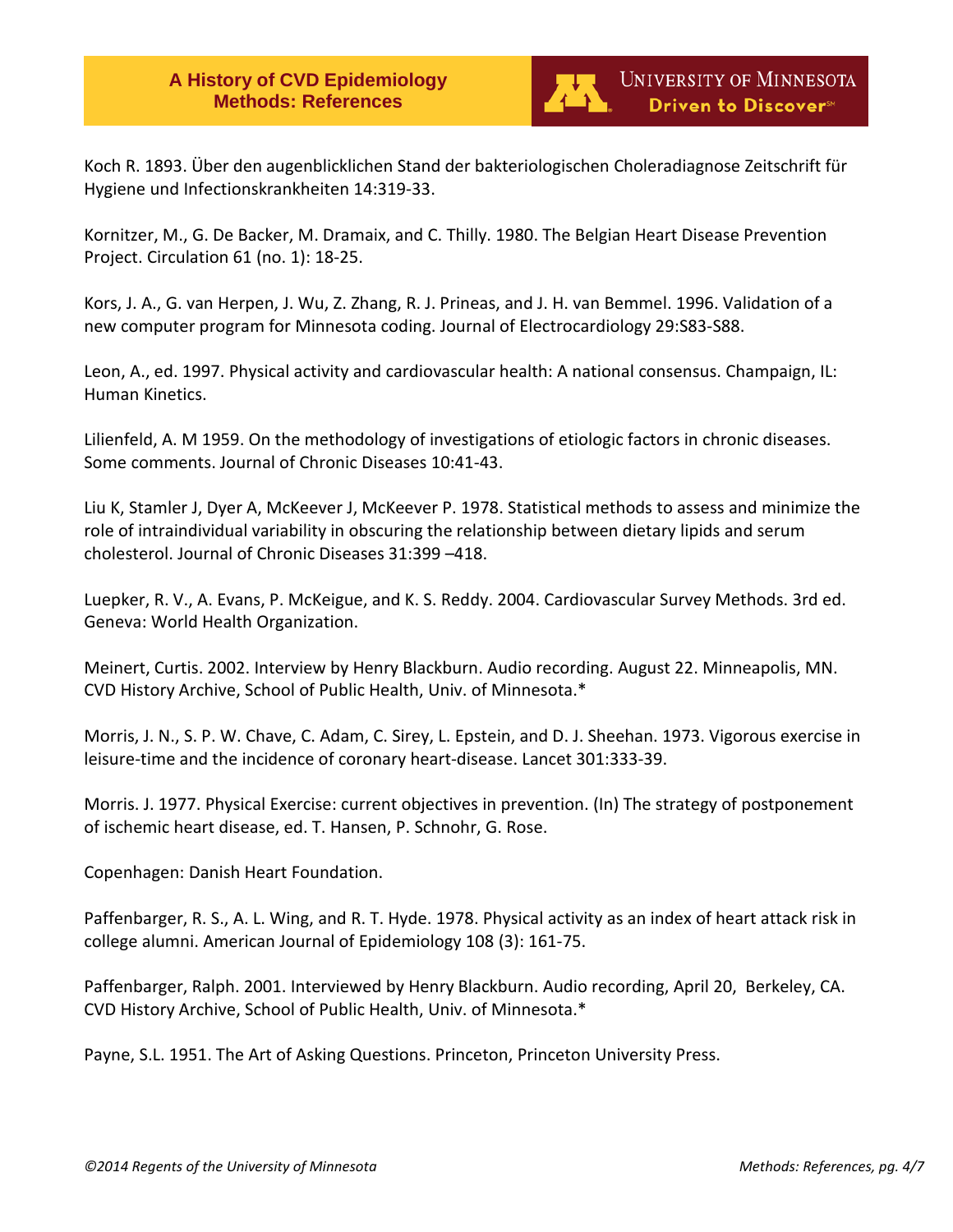

Pollock, H. and D. E. Krueger, eds. 1960. Epidemiology of cardiovascular diseases methodology: Hypertension and arteriosclerosis. Report of a conference, 1959, American Heart Association–National Heart Institute. American Journal of Public Health 50 (Suppl.): 1-124.

Prineas, R., R. Crow, and H. Blackburn. 1982. The Minnesota Code manual of electrocardiographic findings: Standards and procedures for measurement and classification. Boston: Wright-PSG.

Prineas, R., R. Crow, and Z. Zhang. 2010. The Minnesota Code Manual of Electrocardiographic Findings: Including Measurement and comparison with the Novacode. London: Springer.

Rautaharju, P. M., P. J. Maclnnis, J. W. Warren, H. K. Wolf, P. M. Rykers, and H. P. Calhoun. 1990. Methodology of ECG interpretation in the Dalhousie program: NOVACODE ECG classification procedures for clinical trials and population health surveys. Methods of Information in Medicine 29:362-74.

Rautaharju, P., and F. Rautaharju. 2007. Investigative electrocardiography in epidemiological studies and clinical trials. London: Springer-Verlag.

Rose, G. A. 1962. The diagnosis of ischaemic heart pain and intermittent claudication in field surveys. Bulletin of the World Health Organization 274:645-58.

Rose, G. 1965. Standardization of observers in blood pressure measurement. Lancet 285:673-74.

Rose, G., and H. Blackburn. 1968. Cardiovascular survey methods:WHO technical report series no. 56. Geneva: World Health Organization.

Rose, G., H. Blackburn, R. Gillum, and R. Prineas. 1982. Cardiovascular survey methods 2nd ed. Geneva, Switzerland: World Health Organization.

Rose, G. 1985. Sick individuals and sick populations. International Journal of Epidemiology 14:32-8.

Simonson, E. 1961. Differentiation between normal and abnormal in electrocardiography.

St. Louis, MO: Mosby.

Stallones, R. A. 1963. The association between tobacco smoking and coronary heart disease. Draft of June 28 to the Surgeon General's Advisory Committee on Smoking and Health.

L. Schuman papers. University of Minnesota Archive.

Stamler, Jeremiah. 2002. Interview by Darwin. Labarthe. Audio recording. August 9. Chicago. CVD History Archive, School of Public Health, Univ. of Minnesota.\*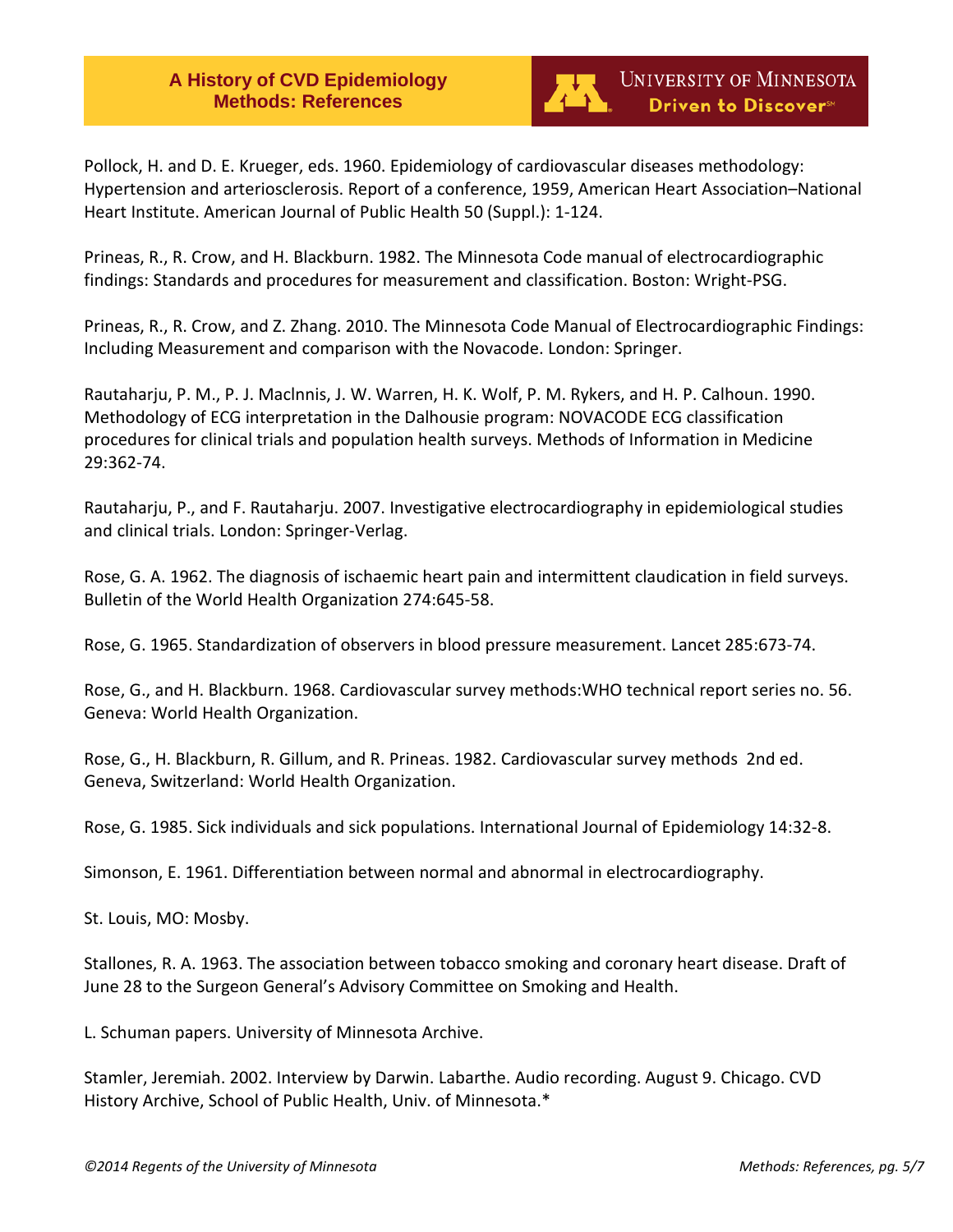

Stamler, J, P Elliott, B Dennis, AR Dyer, H Kesteloot, K Liu, H Ueshima, and BF Zhou, for the INTERMAP Research Group. 2003. INTERMAP: background, aims, design, methods, and descriptive statistics (nondietary) Journal of Human Hypertension (2003) 17, 591–608.

Steinberg, D. 2005. Thematic review series: The pathogenesis of atherosclerosis. An interpretive history of the cholesterol controversy. Part I. Journal of Lipid Research 45 (9): 1583-93.

Steinberg, D. 2005. Thematic review series: The pathogenesis of atherosclerosis. An interpretive history of the cholesterol controversy. Part II: The early evidence linking hypercholesterolemia to coronary disease in humans. Journal of Lipid Research 46 (2): 179-90.

Steinberg, D. 2005. Thematic review series: The pathogenesis of atherosclerosis. An interpretive history of the cholesterol controversy. Part III: Mechanistically defining the role of hyperlipidemia. Journal of Lipid Research 46 (10): 2037-51.

Steinberg, D. 2006. Thematic review series: The pathogenesis of atherosclerosis. An interpretive history of the cholesterol controversy. Part IV: The 1984 coronary primary prevention trial ends it-almost. Journal of Lipid Research 47 (1): 1-14.

Steinberg, D. 2006. Thematic review series: The pathogenesis of atherosclerosis. An interpretive history of the cholesterol controversy. Part V: The discovery of the statins and the end of the controversy. Journal of Lipid Research 47 (7): 1339-51.

Taylor, H. L., D. R. Jacobs, B. Schucker, J. Knudsen, A. S. Leon, and G. De Backer. 1978. A questionnaire for the assessment of leisure time physical activities. Journal of Chronic Diseases 31:741-55.

Truett J., J. Cornfield, and W. B. Kannel. 1967. A multivariate analysis of the risk of coronary heart disease in Framingham. Journal of Chronic Diseases 20:511-24.

U.S. Department of Health, Education, and Welfare. Public Health Service. 1964. Smoking and health. Report of the Advisory Committee to the Surgeon General of the Public Health Service. Publication no. 1103.

U.S. Department of Health and Human Services. 1996. Physical activity and health: A report of the Surgeon General. Atlanta: U.S. Department of Health and Human Services, Centers for Disease Control and Prevention, National Center for Chronic Disease Prevention and Health Promotion.

Vilandre, John. 2005. Interview by Henry Blackburn. Audio recording. September. Minneapolis, MN. CVD History Archive, School of Public Health, Univ. of Minnesota.\*

Weinstein, B. J., F. H. Epstein, and the Working Subcommittee on Criteria and Methods, Committee on Epidemiological Studies, Amercan Heart Association. 1964. Cardiovascular disease: Report of a survey